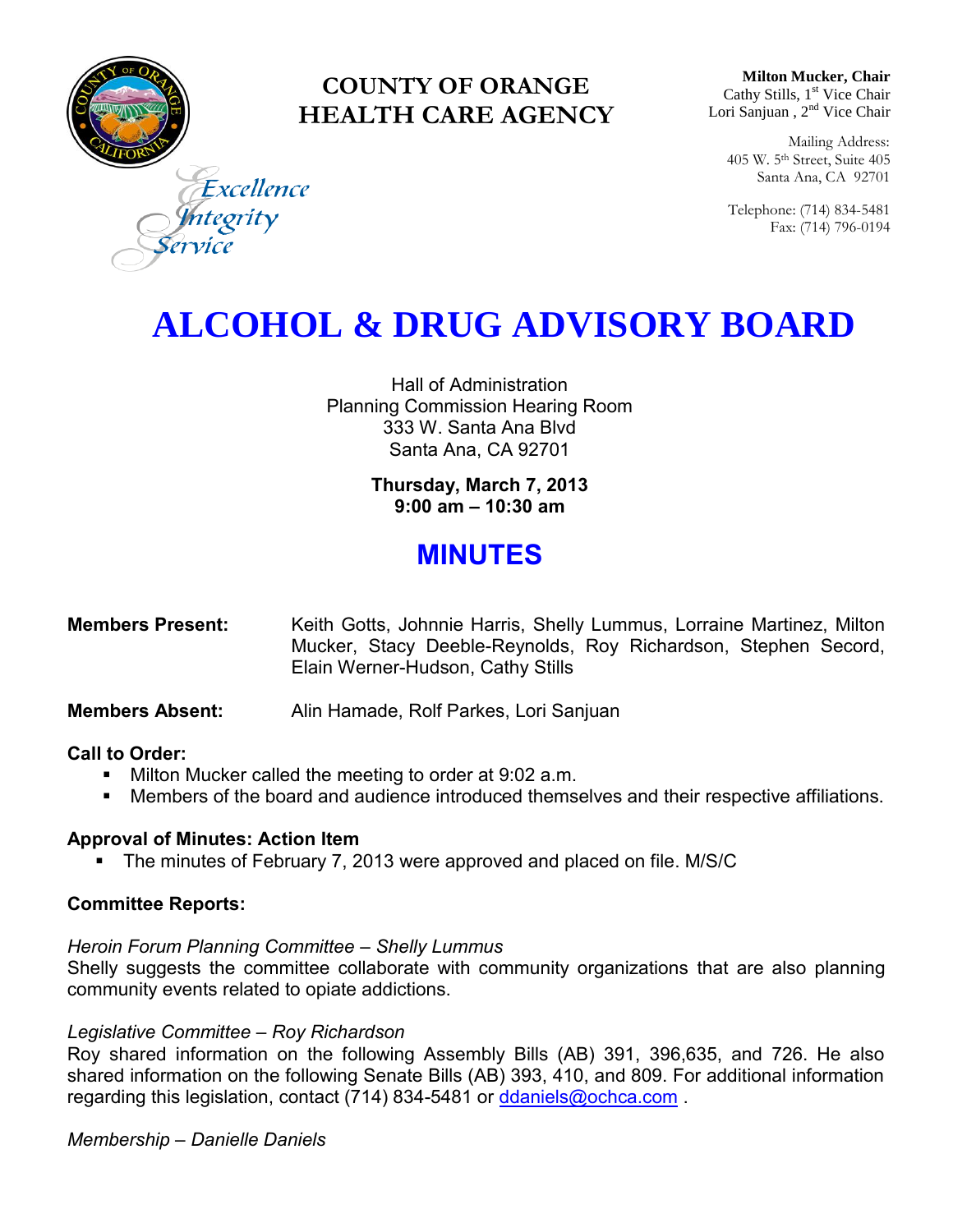Alcohol & Drug Advisory Board Minutes

March 7, 2013

Page 2

The board has two open vacancies. Active recruitment will begin to fill the current vacancies. Will be idea to recruit for a youth member and a Police Chief.

*Mental Health Board – Stephen Secord* 

Stephen updated the board on the various activities of the Mental Health Board and Behavioral Health Services Administration.

#### **New Business:**

#### *S.O.L.A.C.E. – Elaine Werner-Hudson*

Elaine shared her concern in being notified that the group in its current structure as a support group could not be supported by the Alcohol and Drug Advisory Board (ADAB). They were reminded of the boards charge according to the bylaws and their sub-groups being limited to a committee or task force. Brett informed Elaine that Danielle and staff will explore options and opportunities to find a solution to the concerns. Elain invited members and staff to attend a meeting and offered to present to the board. Danielle will work with Elaine to schedule a presentation to the board at an upcoming meeting.

#### **Prevention & Intervention (P&I) Services Overview: Arif Khwaja, Ph.D., Program Supervisor**

 Arif updated the board on the background, service areas, priority population, focused services and enhancement services. For additional information, on P&I contact (714) 834- 2077.

#### Behavioral Health Services Update: Brett O'Brien, Division Manager,

# **Alcohol & Drug Abuse Services (ADAS)**

- Brett updated the board on the state and local budget. The term Sequestration has been used frequently at the state level which means there will be a 5% reduction across the board at the federal level. The Substance Abuse and Mental Health Services Administration (SAMSA) will also take a reduction meaning Orange County's impact may reflect a reduction of approximately \$1M in funding. The official figures are unknown and as soon as concrete information is available, Brett will share with the board. Furthermore, the department is in the process of contract renewals for services beginning on July 1.
- Brett also reminded the board that the Methamphetamine Task Force will now be called the Opiate Task Force and has committed to switch their focus to finding resources and solutions to the opiate epidemic.

#### **ADEPT Update: Laura Buscemi Beebe, ADEPT**

 Laura updated the board on various ADEPT activities such as Friday Night Live (FNL), North Hills FNL Dinner Party and Magnolia High School. FNL has 29 active chapters with approximately 650 members. Also, approximately 80 students participated in a Road Wide Survey which monitored and identified driving habits around their school. Finally, board members were distributed informational binders from the recent DUI Summit hosted by Supervisor Spitzer. The event was well attended and successful.